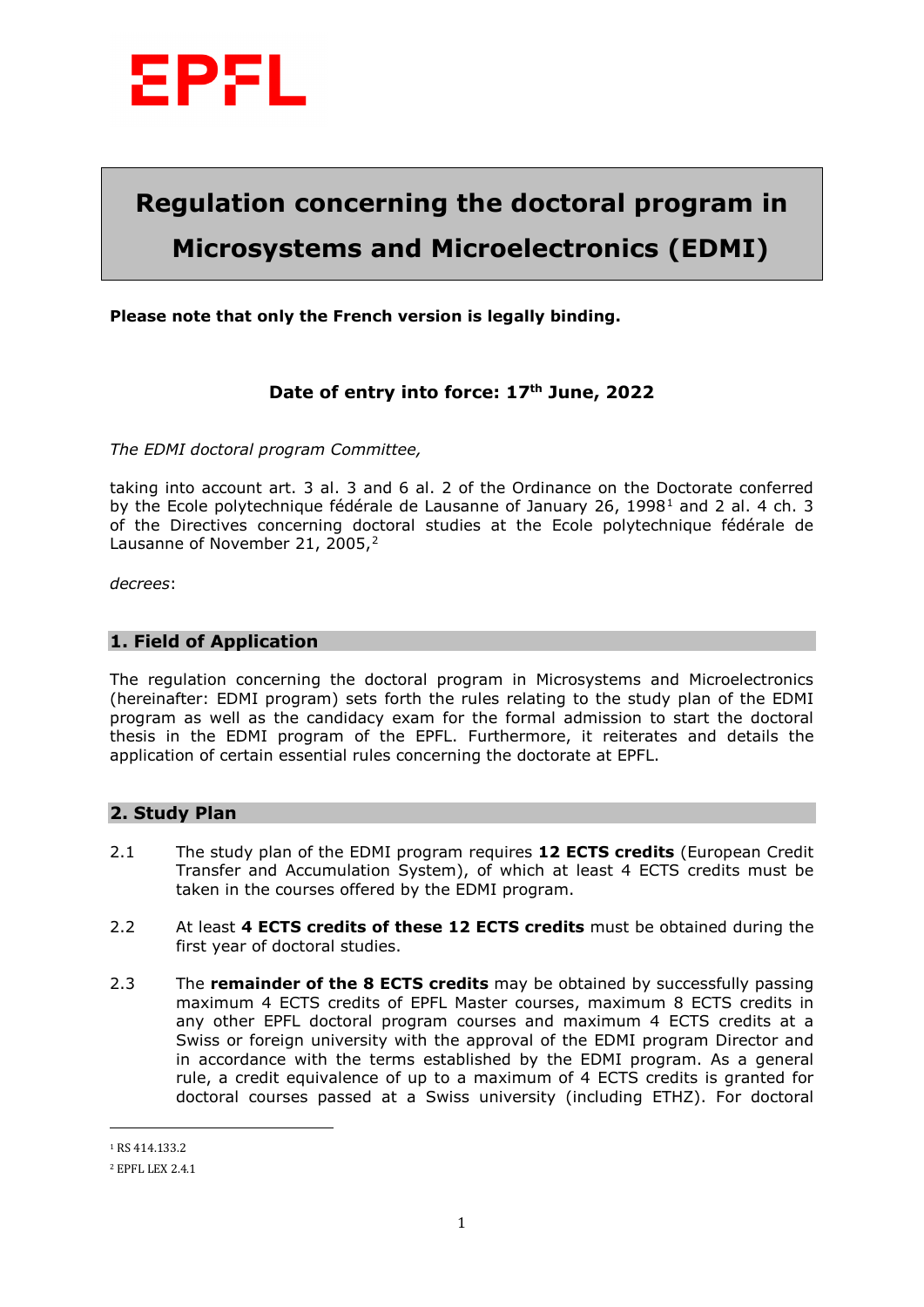courses passed at a foreign university, the credit equivalence is determined on a case-by-case basis. Any courses other than doctoral courses (e.g. summer school) must also be approved by the EDMI program Director. For the credit(s) recognition, the equivalence courses, including the summer schools, must all have some kind of an examination at the end of the course (oral presentation, written report, etc.).

2.4 Up to **4 ECTS credits** – but not those required for the first year – can be chosen by the doctoral candidate from all EPFL doctoral course books (including transferable skills courses) without the approval of neither the program Committee nor the thesis Director (Doctoral Commission decision, Cdoct 107, May 2015).

## **3. Candidacy Exam**

- 3.1 To be formally admitted to start a doctoral thesis at the EPFL, the doctoral candidate must successfully pass the candidacy exam at the end of the 1<sup>st</sup> year of doctoral studies (art. 6 and 8 al. 1 let. a of the Ordinance on the Doctorate and art. 8 al. 1 and 2 of the Directives concerning doctoral studies at the EPFL). The candidacy exam is a closed (non-public) oral presentation of approximately twenty minutes by the candidate about the research proposal. It is followed by questions from the jury. The candidate must demonstrate the originality of the thesis subject, the objectives and methods envisaged, as well as the hypothesis and related scientific arguments, including the general context of the thesis subject, state of the art of research in the area, position of the doctoral candidate's work within the research area, plan and methodology for the research project as well as the timeframe for its completion.
- 3.2 The jury of the candidacy exam is composed of a thesis Director and a thesis co-Director (in case of a co-direction), an external member to the candidate's laboratory, who is qualified to be thesis Director at EPFL, and a member affiliated with the EDMI doctoral program who acts as the jury President.
- 3.3 After jury deliberations, the thesis Director verbally informs the candidate of the result of the candidacy exam. Possible jury recommendations are communicated in writing thereafter. The candidate then receives from the EPFL, a decision to formally admit or refuse the start of a doctoral thesis at the EPFL (art. 8 al. 2 of the Ordinance on the Doctorate).

#### **4. Annual Report**

During the thesis work, the doctoral candidate has the obligation to submit an annual progress report each year, starting one year after the candidacy exam. The candidate submits a summary of the work progress, as well as a point-by-point self-evaluation. In parallel, the thesis Director (and co-Director when applicable) complete an analogous assessment of the work progress. After a joint discussion the report is cosigned by the candidate and the thesis Director (and co-Director when applicable). The candidate then also discusses the progress and wider context with the mentor and they confirm to have met in the annual report, without reporting the content of the discussion which is confidential. Finally, the program Director will add his·her signature to the report. The candidate ensures that the above process is finalized within one month (art. 10 al. 3 and al. 4 of the Ordinance on the Doctorate at the EPFL).